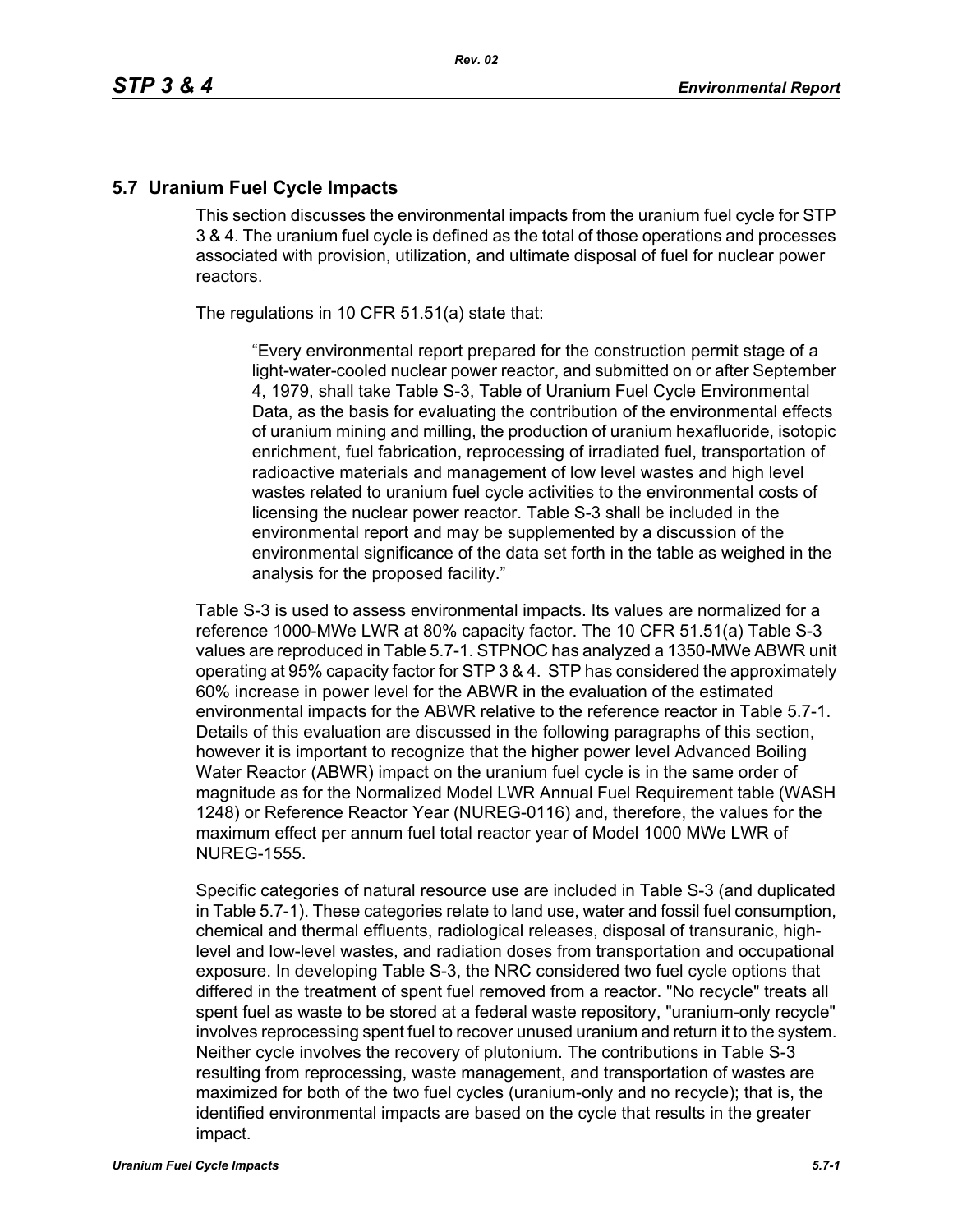The Nuclear Nonproliferation Act of 1978, Pub. L. No. 95-242 (22 USC 3201 et seq.), has significantly affected the disposition of spent nuclear fuel by deferring indefinitely the commercial reprocessing and recycling of spent fuel produced in the U.S. commercial nuclear power program. While the ban on the reprocessing of spent fuel was lifted during the Reagan administration, economic circumstances changed, reserves of uranium ore increased, and the stagnation of the nuclear power industry provided little incentive for the industry to resume reprocessing. During the 109th Congress, the Energy Policy Act of 2005, Pub. L. No. 109-58 (119 Stat. 594 [2005]), was enacted. It authorized the DOE to conduct an advanced fuel recycling technology research and development program to evaluate proliferation-resistant fuel recycling and transmutation technologies that minimize environmental or public health and safety impacts. Consequently, while federal policy does not prohibit reprocessing, additional DOE efforts would be required before commercial reprocessing and recycling of spent fuel produced in the U.S. commercial nuclear power plants could commence.

The following assessment of the environmental impacts of the fuel cycle for an ABWR at the STP site is based on the values in Table S-3 and NRC's analysis of the radiological impacts from radon-222 and technetium-99 in NUREG-1437 (Reference 5.7-1) which STPNOC has reviewed and updated for this analysis. NUREG-1437 and Addendum 1 to the GEIS (Reference 5.7-2) provide a detailed analysis of the environmental impacts from the uranium fuel cycle. Although NUREG-1437 is specific to impacts related to license renewal, the information is relevant to this review because the ABWR design considered here is also a LWR and uses the same type of fuel.

The fuel cycle impacts in Table S-3 are based on a reference 1000 MWe LWR operating at an annual capacity factor of 80% for an electrical output of 800 MWe. STPNOC will operate two ABWR units at the site. The standard configuration (a single unit) will be used to evaluate uranium fuel cycle impacts relative to the reference reactor. In the following evaluation of the environmental impacts of the fuel cycle for the ABWR, STPNOC assumed a 1350 MWe reactor with a capacity factor of 95% for an electrical output of approximately 1280 MWe. The ABWR output is approximately 60% greater than the output used to estimate impact values in Table S-3 (reproduced in Table 5.7-1) for the reference reactor. As stated earlier in this section, data used for evaluation of the uranium fuel cycle environmental impact has been scaled from the reference reactor impacts to reflect the output of one ABWR.

NRC calculated the values in Table S-3 from industry averages for the performance of each type of facility or operation associated with the fuel cycle. NRC chose assumptions so that the calculated values will not be underestimated. This approach was intended to ensure that the actual values will be less than the quantities shown in Table S-3 for all LWR nuclear power plants within the widest range of operating conditions. Changes in the fuel cycle and reactor operations have occurred since Table S-3 was promulgated. For example, the estimated quantity of fuel required for a year's operation of a nuclear power plant can now reasonably be calculated assuming a 60-year lifetime (40 years of initial operation plus a 20-year license renewal term). This was done in NUREG-1437 for both BWRs and PWRs, and the highest annual requirement (35 metric tonnes [MT] of uranium made into fuel for a BWR) was used in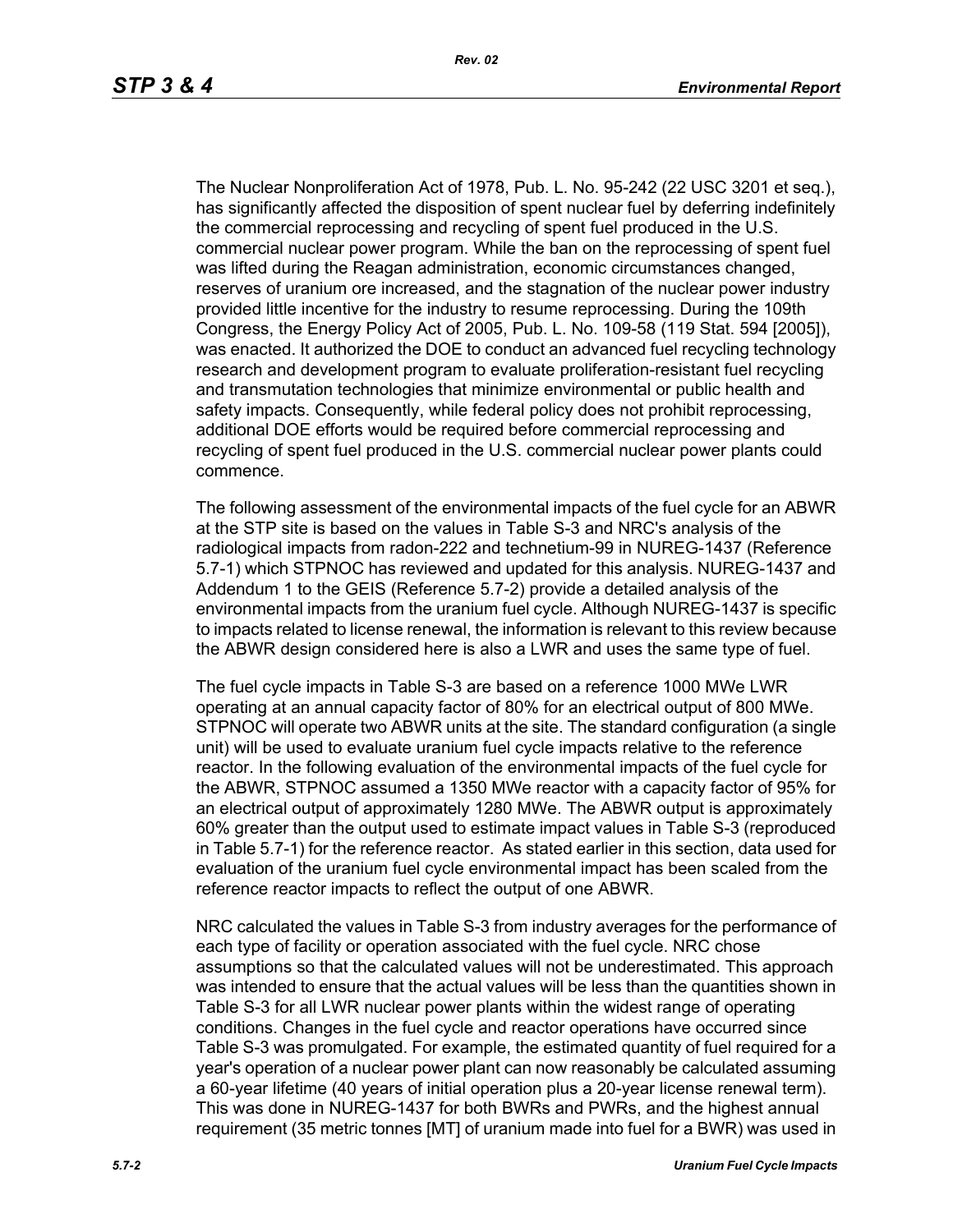NUREG-1437 as the basis for the reference reactor year. A number of fuel management improvements have been adopted by nuclear power plants to achieve higher performance and to reduce fuel and enrichment requirements, reducing annual fuel requirements. Therefore, Table S-3 remains a conservative estimate of the environmental impacts of the fuel cycle fueling nuclear power reactors operating today.

Another change is the elimination of the U.S. restrictions on the importation of foreign uranium. The economic conditions of the uranium market now and in the foreseeable future favor full use of foreign uranium at the expense of the domestic uranium industry. These market conditions have forced the closing of most U.S. uranium mines and mills, substantially reducing the environmental impacts in the United States from these activities. However, the Table S-3 estimates have not been adjusted accordingly so as to ensure that these impacts, which will have been experienced in the past and may be fully experienced in the future, are considered. Factoring in changes to the fuel cycle suggests that the environmental impacts of mining and milling could drop to levels below those in Table S-3. Section 6.2.3 of NUREG-1437 discusses the sensitivity of these changes in the fuel cycle on the environmental impacts.

# **5.7.1 Land Use**

The total annual land requirements for the fuel cycle supporting an ABWR will be about 181 acres. Approximately 21 acres will be permanently committed land, and 160 acres will be temporarily committed. A "temporary" land commitment is a commitment for the life of the specific fuel cycle plant (e.g., a mill, enrichment plant, or succeeding plants). Following decommissioning, the land could be released for unrestricted use. "Permanent" commitments represent land that may not be released for use after decommissioning because decommissioning does not result in the removal of sufficient radioactive material to meet the limits of 10 CFR 20, Subpart E for release of an area for unrestricted use.

In comparison, a coal-fired plant with the same MWe output as the ABWR using stripmined coal requires the disturbance of about 320 acres per year for fuel alone. The impacts on land use from the uranium fuel cycle will be SMALL and will not warrant mitigation.

## **5.7.2 Water Use**

Principal water use for the fuel cycle supporting STP 3 & 4 will be that required to remove waste heat from the power stations supplying electricity to the enrichment process. Scaling from Table S-3, of the total annual water use of 1.82  $\times$  10<sup>10</sup> gallons for the ABWR fuel cycle, about  $1.78 \times 10^{10}$  gallons will be required for the removal of waste heat. Evaporative losses from fuel cycle process cooling will be about 2.57  $\times$  10<sup>8</sup> gallons per year and mine drainage will account for 2.04  $\times$  10<sup>8</sup> gallons per year. Impacts on water use from the uranium fuel cycle will be SMALL and will not warrant mitigation.

## **5.7.3 Fossil Fuel Impacts**

Electric energy and process heat are required during various phases of the fuel cycle process. The electric energy is usually produced by the combustion of fossil fuel at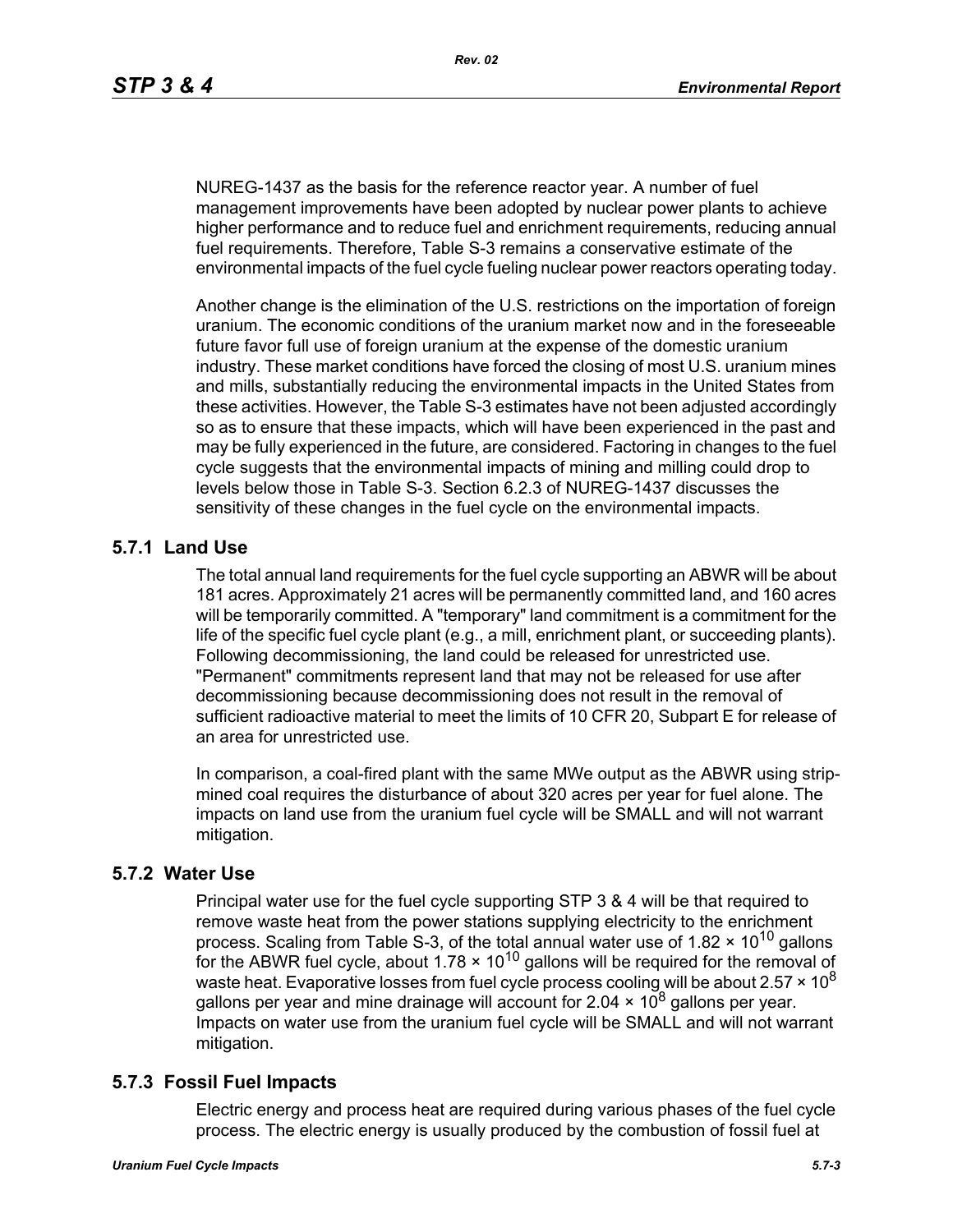*Rev. 02*

conventional power plants. Electric energy associated with the fuel cycle represents about 5% of the annual electric power production of the reference reactor. Process heat is primarily generated by the combustion of natural gas. This gas consumption, if used to generate electricity, represents less than 0.4% of the electrical output of the reference reactor. The direct and indirect consumption of electric energy for fuel cycle operations would be small relative to the power production of the proposed units.

# **5.7.4 Chemical Effluents**

The quantities of liquid, gaseous, and particulate discharges associated with the fuel cycle processes are given in Table S-3 (Table 5.7-1) for the reference 1000-MWe LWR. The quantities of effluents for an ABWR will be approximately 60% greater than those in Table S-3 (Table 5.7-1). The principal effluents are  $SO_x$ ,  $NO_x$ , and particulates. Based on the U.S. Environmental Protection Agency's National Air Pollutant Emissions Estimates (Reference 5.7-3), these ABWR emissions constitute less than 0.052% of all  $SO_2$  emissions in 2005, and less than 0.012% of all  $NO_x$ emissions in 2005.

Liquid chemical effluents produced in the fuel cycle processes are related to fuel enrichment and fabrication and may be released to receiving waters. All liquid discharges into navigable waters of the United States from facilities associated with fuel cycle operations are subject to requirements and limitations set by an appropriate federal, state, regional, local, or tribal regulatory agency. Tailing solutions and solids are generated during the milling process and are not released in quantities sufficient to have a significant impact on the environment. Impacts from chemical effluents from the uranium fuel cycle will be SMALL and will not warrant mitigation.

## **5.7.5 Radioactive Effluents**

Radioactive gaseous effluents estimated to be released to the environment from waste management activities and certain other phases of the fuel cycle are set forth in Table S-3 (Table 5.7-1). Using Table S-3 data, Subsection 6.2.2.1 of NUREG-1437 estimates the 100-year environmental dose commitment to the U.S. population from the fuel cycle (excluding reactor releases and dose commitments due to radon-222 and technetium-99) to be about 400 person-rem per reference reactor year. The estimated dose commitment to the U.S. population will be approximately 640 personrem per year of operation for the ABWR.

Subsection 6.2.2.1 of NUREG-1437 estimates the additional whole body dose commitment to the U.S. population from radioactive liquid wastes effluents due to all fuel cycle operations (other than reactor operation) to be approximately 200 personrem per reference reactor year. The estimated dose commitment to the U.S. population will be approximately 320 person-rem per year of operation for the ABWR. Thus, the estimated 100-year environmental dose commitment to the U.S. population from radioactive gaseous and liquid releases from fuel cycle operations is approximately 960 person-rem to the whole body per reactor-year for the ABWR.

The radiological impacts of radon-222 and technetium-99 releases are not included in Table S-3. Principal radon releases occur during mining and milling operations and as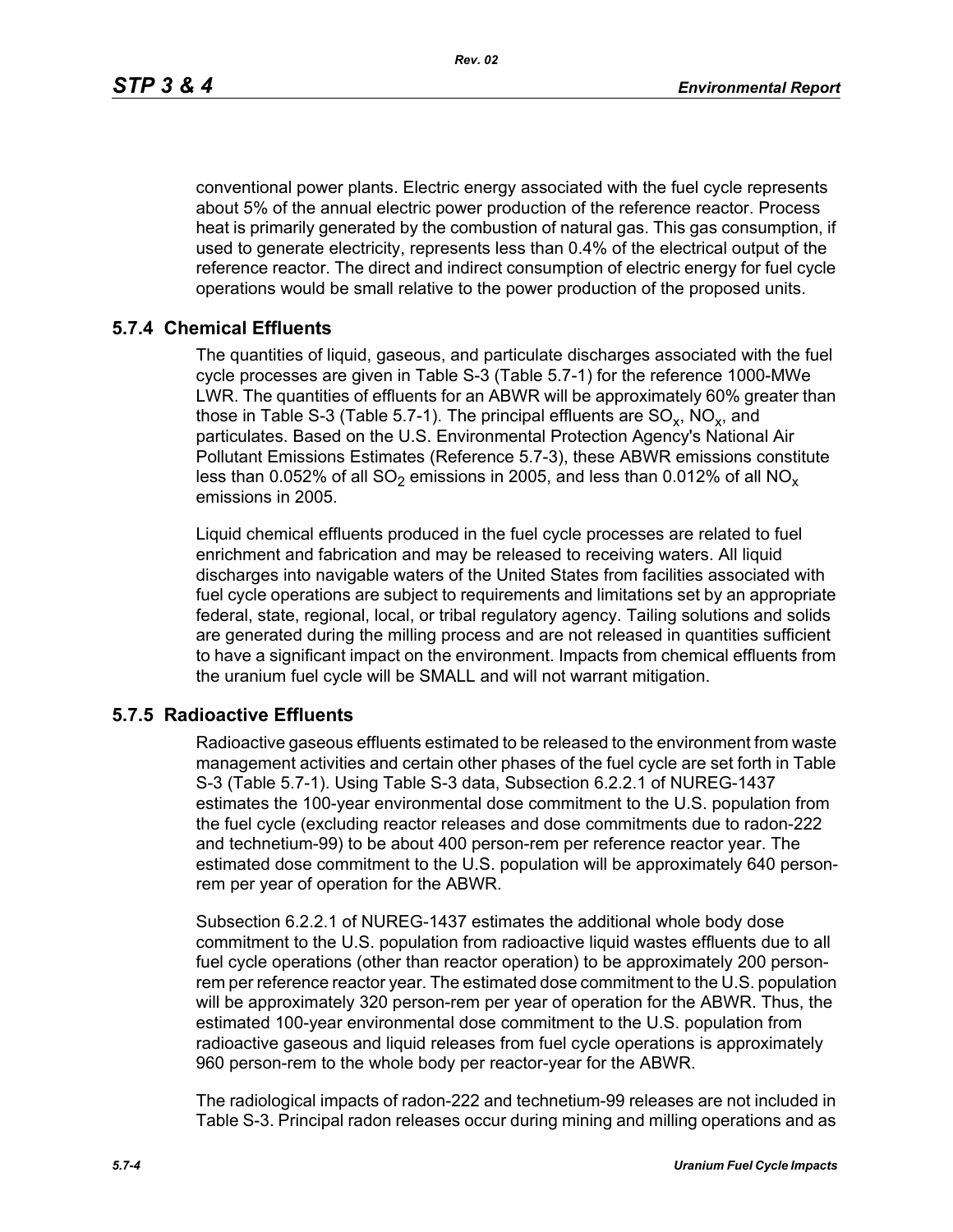emissions from mill tailings. Principal technetium-99 releases occur as releases from the gaseous diffusion enrichment process. NRC provided an evaluation of these technetium-99 and radon-222 releases in NUREG-1437. STPNOC has reviewed the evaluation, considers it reasonable, and has provided it as part of this application for STP 3 & 4.

Section 6.2 of NUREG-1437 estimates radon-222 releases from mining and milling operations, and from mill tailings for a year of operation of the reference 1000-MWe LWR. The estimated releases of radon-222 for one ABWR are 8300 curies (Ci) per year. Of this total, approximately 78% will be from mining, 15% from milling, and 7% from inactive tails before stabilization. Radon releases from stabilized tailings were estimated to be 1.6 Ci per year for the ABWR; that is 60% greater than the NUREG-1437 estimate for the reference reactor year. The major risks from radon-222 are from exposure to the bone and lung, although there is a small risk from exposure to the whole body. The organ-specific dose weighting factors from 10 CFR 20 were applied to the bone and lung doses to estimate the 100-year dose commitment from radon-222 to the whole body. The 100-year estimated dose commitment from mining, milling, and tailings before stabilization for the ABWR will be approximately 1500 person-rem to the whole body. From stabilized tailing piles, the same estimated 100-year environmental dose commitment will be approximately 28 person-rem to the whole body.

NUREG-1437 considered the potential health effects associated with the releases of technetium-99 for the reference reactor. The estimated technetium-99 releases for the ABWR will be 0.011 Ci from chemical processing of recycled uranium hexafluoride before it enters the isotope enrichment cascade and 0.0080 Ci into groundwater from a high-level waste repository. The major risks from technetium-99 are from exposure of the gastrointestinal tract and kidneys, and a small risk from whole-body exposure. Applying the organ-specific dose weighting factors from 10 CFR 20 to the gastrointestinal tract and kidney doses, the total-body 100-year dose commitment from technetium-99 is estimated to be 160 person-rem for the ABWR.

Although radiation can cause cancer at high doses and high dose rates, no data unequivocally establish a relationship between cancer and low doses or low dose rates below approximately 10,000 person-rem. However, to be conservative, radiation protection experts assume that any amount of radiation may pose some risk of cancer, or a severe hereditary effect, and that higher radiation exposures create higher risks. Therefore, a linear, no-threshold dose response relationship is used to describe the relationship between radiation dose and detrimental effects. Simply stated, any increase in dose, no matter how small, results in an incremental increase in health risk. A recent report by the National Academy of Sciences (Reference 5.7-4) supports the linear, no-threshold dose response model.

Based on this model, risk to the public from radiation exposure can be estimated using the nominal probability coefficient (730 fatal cancers, nonfatal cancers, or severe hereditary effects per 1  $\times$  10<sup>6</sup> person-rem) from the International Commission on Radiation Protection (ICRP) Publication 60 (Reference 5.7-5). This coefficient, multiplied by the sum of the estimated whole-body population doses estimated above for the ABWR, approximately 2600 person-rem per year, estimates that the U.S.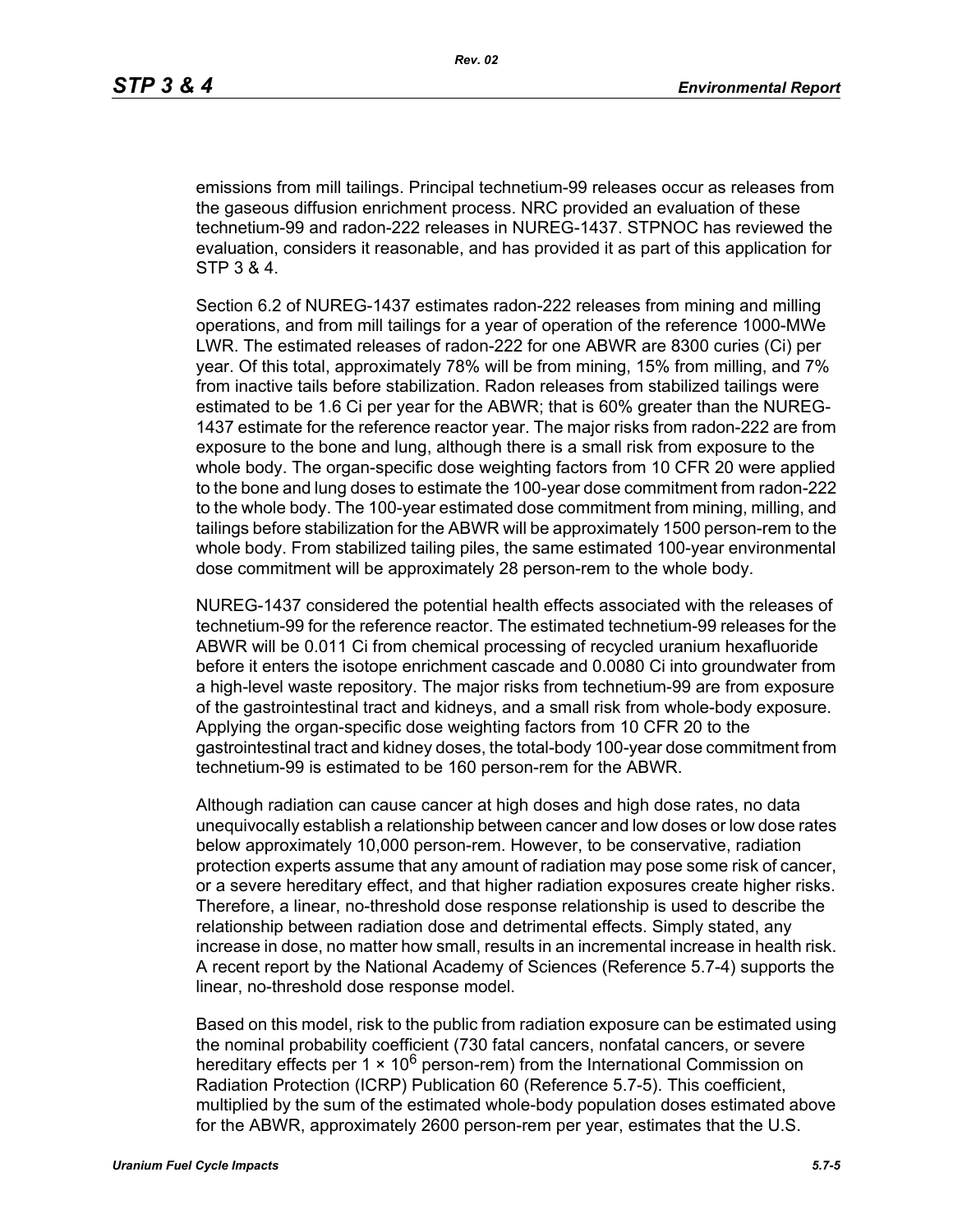*Rev. 02*

population could incur a total of approximately 1.9 fatal cancers, nonfatal cancers, or severe hereditary effects from the annual fuel cycle for the ABWR. This risk is small compared to the number of fatal cancers, nonfatal cancers, and severe hereditary effects that will be estimated to occur in the U.S. population annually from exposure to natural sources of radiation using the same risk estimation methods.

Based on these analyses, STPNOC concludes that the environmental impacts of radioactive effluents from the fuel cycle will be SMALL and will not warrant mitigation.

## **5.7.6 Radioactive Waste**

The quantities of radioactive waste (low-level, high-level, and transuranic wastes) associated with fuel cycle processes are presented in Table S-3 (Table 5.7-1). For lowlevel waste disposal, NRC notes in 10 CFR 51.51(b) that there will be no significant radioactive releases to the environment. For high-level and transuranic wastes, NRC notes that these wastes are to be disposed at a repository, such as the candidate repository at Yucca Mountain, Nevada. No release to the environment is expected to be associated with such disposal because all of the gaseous and volatile radionuclides contained in the spent fuel are assumed to be released to the atmosphere before disposal of the waste.

There is some uncertainty associated with the high-level waste and spent fuel disposal component of the fuel cycle. The regulatory limits for offsite releases of radionuclides for the current candidate repository site have not been finalized. However, NRC has assumed that limits would be developed along the line of the 1995 National Academy of Sciences report, "Technical Bases for Yucca Mountain Standards" (Reference 5.7- 6), and that in accordance with the Commission's Waste Confidence Decision (10 CFR 51.23), a repository can and likely will be developed at some site that will comply with such limits, with peak doses to virtually all individuals of 100 person-rem per year or less (Reference 5.7-1). It is reasonable to conclude that the offsite radiological impacts of spent fuel and high-level waste disposal would not be sufficiently great to preclude construction of new units at the STP site.

For the reasons stated above, STPNOC concludes that the environmental impacts of radioactive waste disposal will be SMALL and will not warrant mitigation.

## **5.7.7 Occupational Dose**

The estimated occupational dose attributable to all phases of the fuel cycle is approximately 960 person-rem per year for the ABWR. This is based on a 600 personrem-per-year occupational dose estimate attributable to all phases of the fuel cycle for the reference reactor (Reference 5.7-1). The dose to any individual worker would be maintained within the dose limit of 10 CFR 20, which is five rem per year. The environmental impacts from this occupational dose would be SMALL.

#### **5.7.8 Transportation**

The transportation dose to workers and the public totals about 2.5 person-rem per year for the reference reactor as presented in Table S-3 (Table 5.7-1). This corresponds to a dose of 4.0 person-rem per year for the ABWR. Estimated dose to workers is below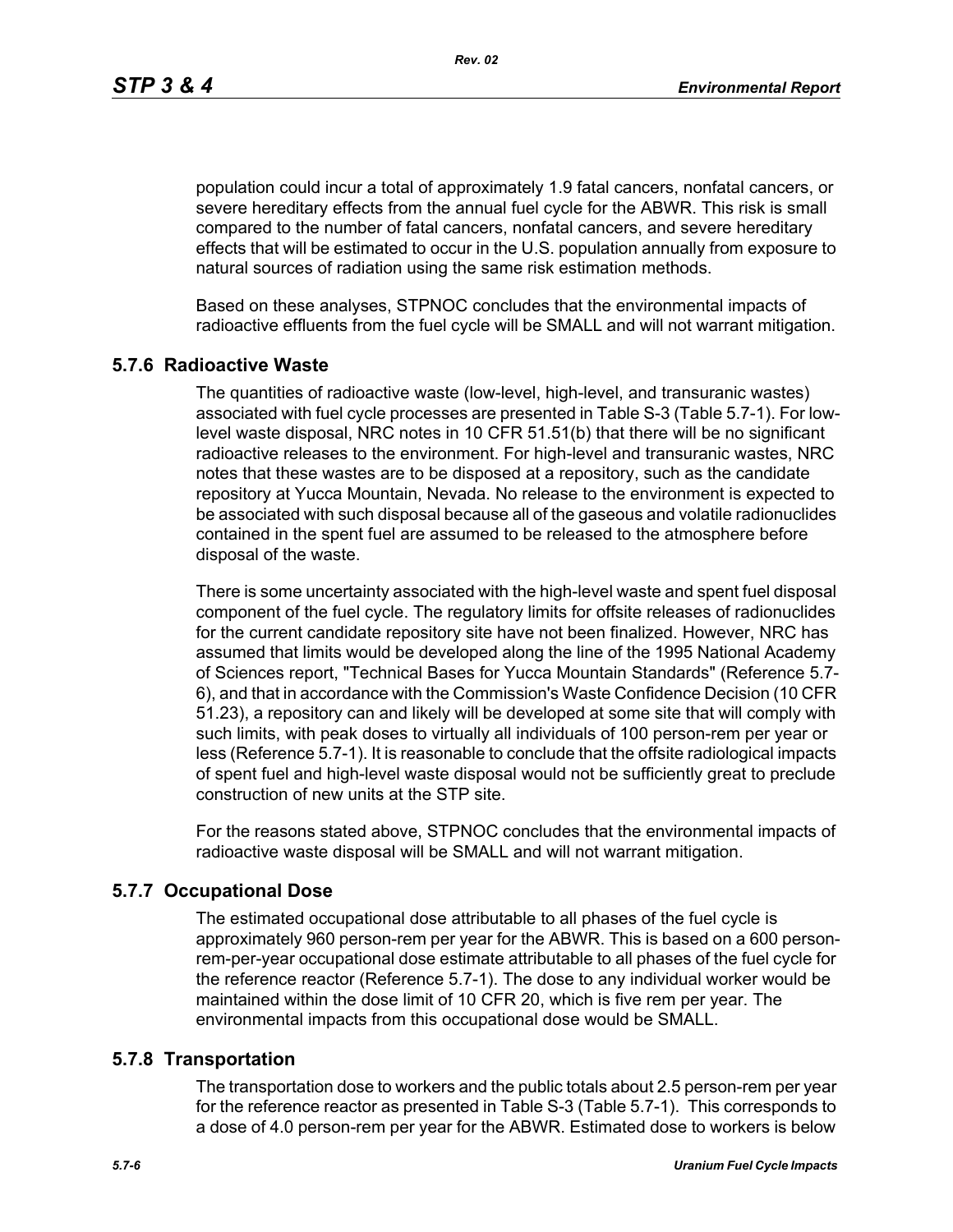established safe limit. For comparative purposes, the estimated collective dose from natural background radiation to the population within 50 miles of the STP site is 75,000 person-rem per year. On the basis of this comparison, STPNOC concludes that environmental impacts of transportation from the fuel cycle will be SMALL and will not warrant mitigation.

#### **5.7.9 Summary**

STPNOC evaluated the environmental impacts of the uranium fuel cycle as given in Table S-3 and considered the effects of radon-222 and technetium-99 releases based on the information presented in NUREG-1437. For determination of "small radiological impact" compliance with dose and release levels were utilized. Arguments based on comparison with natural background radiation were used only where dose and release levels cannot be established without great uncertainty, e.g., for large populations. NUREG-1437, Vol. 1, Section 6.2.4 Conclusions, in the paragraph states that "The aggregate nonradiological impact of the uranium fuel cycle resulting from the renewal of an operating license on any plant is small". Based on this evaluation, STPNOC concludes that the impacts associated with the uranium fuel cycle would be SMALL, and mitigation would not be warranted.

#### **5.7.10 References**

- 5.7-1 "Generic Environmental Impact Statement for License Renewal of Nuclear Plants, Section 6.2, 'Impacts of the Uranium Fuel Cycle,'" NUREG-1437, Volume 1, May 1996.
- 5.7-2 "Generic Environmental Impact Statement for License Renewal of Nuclear Plants, Section 6.3, 'Transportation', and Table 9.1, 'Summary of findings on NEPA issues for license renewal of nuclear power plants,'" NUREG-1437, Volume 1, Addendum 1, August 1999.
- 5.7-3 "National Air Pollutant Emissions Estimates (fires and dust excluded) for Major Pollutants," EPA 2006. Available at http://earth1.epa.gov/airtrends/pdfs/table3.pdf, accessed January 29, 2007.
- 5.7-4 "Health Risks from Exposure to Low Levels of Ionizing Radiation: BEIR VII – Phase 2," Committee to Assess Health Risks From Exposure to Low Levels of Ionizing Radiation, Board on Radiation Effects Research, Division of Earth and Life Studies, National Research Council, National Academy Press, Washington D.C, 2006, NAS 2006. Available at http://www.nap.edu/books/030909156X/html.
- 5.7-5 "1990 Recommendations of the International Commission of Radiological Protection, ICRP Publication 60, Annals of the ICRP 21(1-3)," ICRP 1991, Pergammon Press, New York, New York, 1991.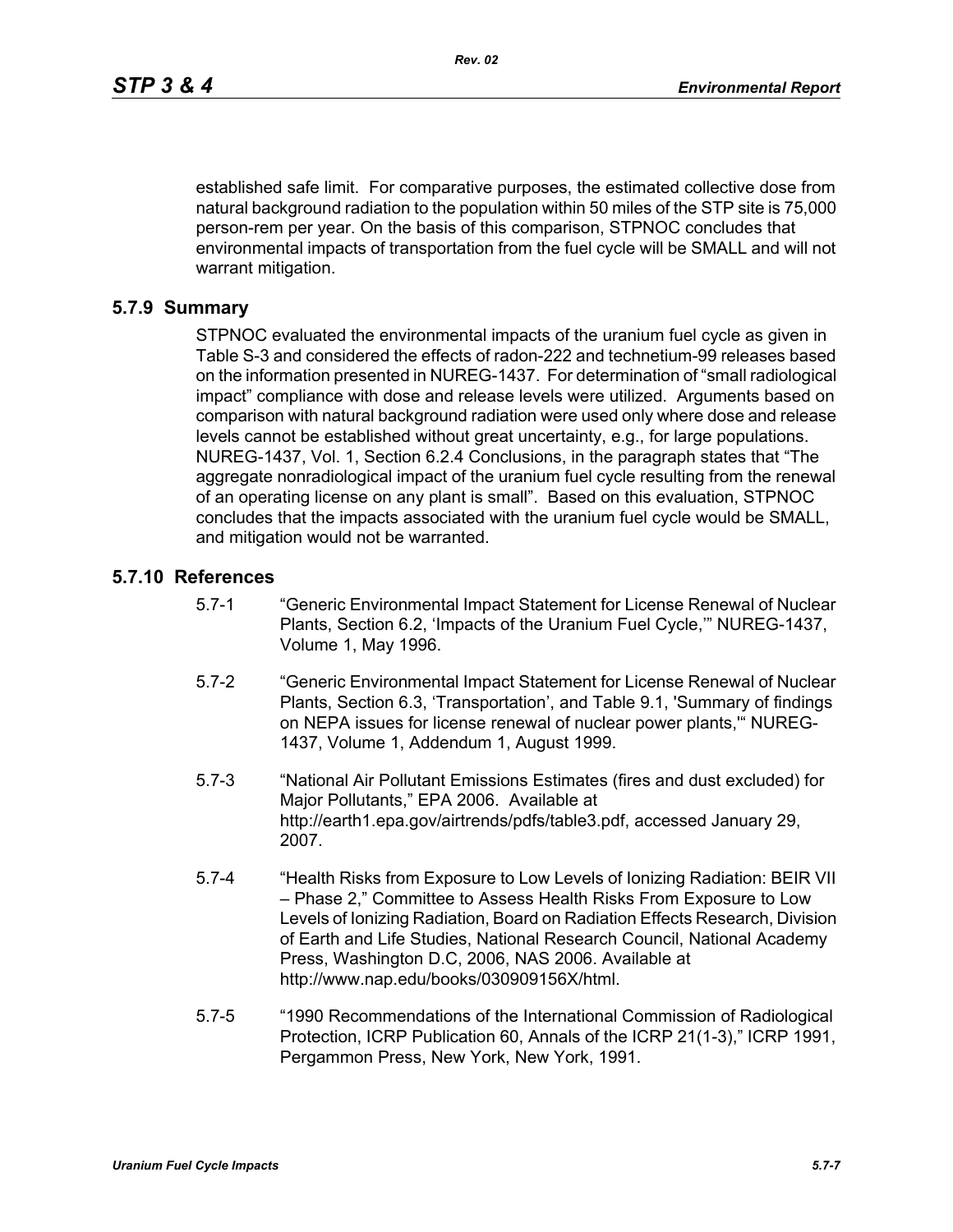5.7-6 "Technical Bases for Yucca Mountain Standards," Committee on Technical Bases for Yucca Mountain Standards, Board on Radioactive Waste Management, Commission on Geosciences, Environment, and Resources, National Research Council, National Academy Press, Washington D.C., 1995, NAS 1995. Available at http://books.nap.edu/books/0309052890/html/R1.html#pagetop.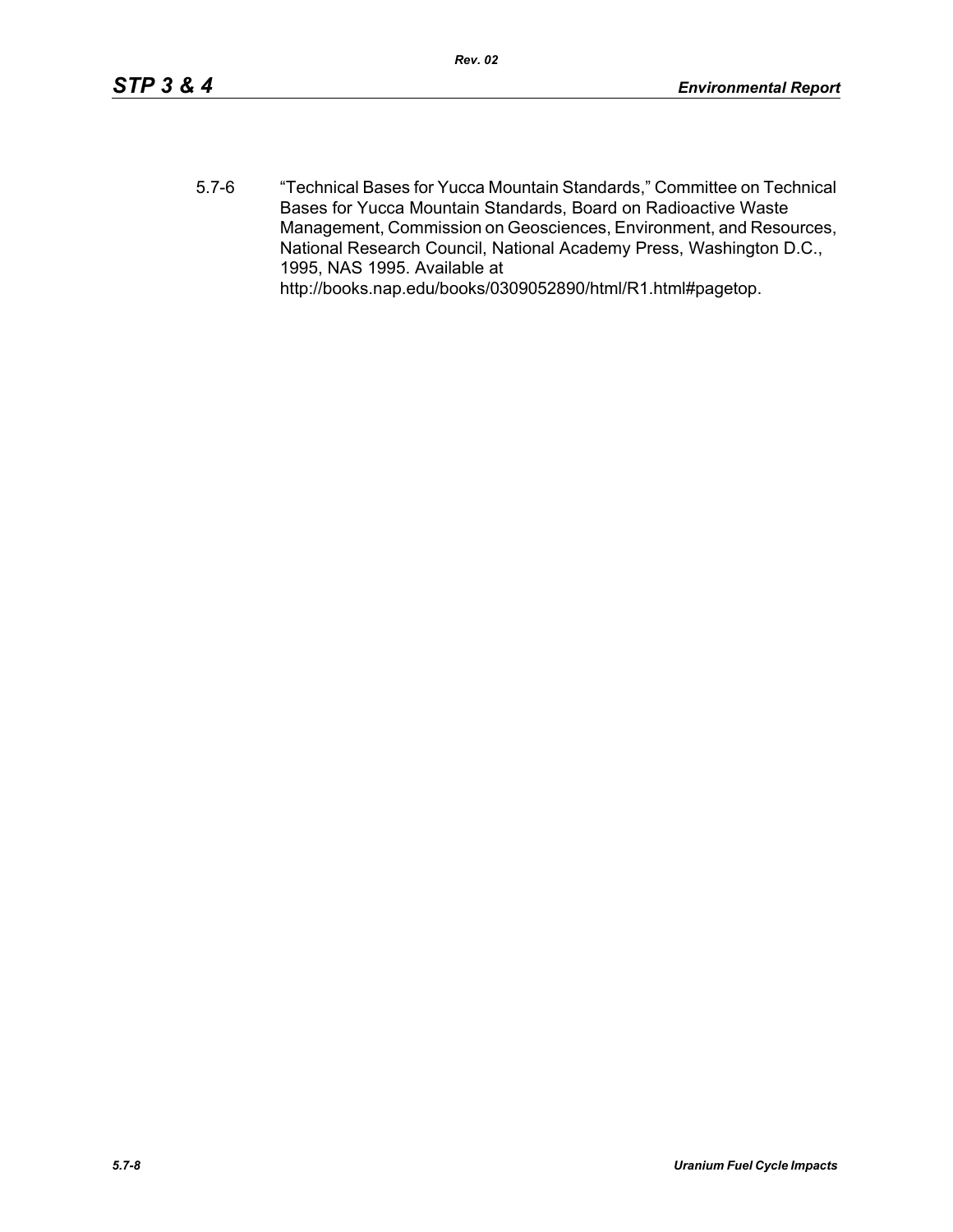| <b>Environmental Considerations</b>      | <b>Reference</b><br><b>Reactor</b> | <b>ABWR</b> |
|------------------------------------------|------------------------------------|-------------|
| <b>Natural Resource Use</b>              |                                    |             |
| Land (acres)                             |                                    |             |
| Temporarily committed [2]                | 100                                | 160         |
| Undisturbed area                         | 79                                 | 127         |
| Disturbed area                           | 22                                 | 35          |
| Permanently committed                    | 13                                 | 21          |
| Overburden moved (millions of MT)        | 2.8                                | 4.5         |
| Water (millions of gallons)              |                                    |             |
| Discharged to air                        | 160                                | 257         |
| Discharged to water bodies               | 11,090                             | 17,800      |
| Discharged to ground                     | 127                                | 204         |
| Total                                    | 11,377                             | 18,200      |
| <b>Fossil Fuel</b>                       |                                    |             |
| Electrical energy (thousands of MW-hour) | 323                                | 520         |
| Equivalent coal (thousands of MT)        | 118                                | 190         |
| Natural gas (millions of scf)            | 135                                | 220         |
| Gases (including entrainment) [3]        |                                    |             |
| $SO_{x}$                                 | 4400                               | 7050        |
| $NO_x$ [4]                               | 1190                               | 1910        |
| hydrocarbons                             | 14                                 | 22          |
| CO                                       | 29.6                               | 47          |
| particulates                             | 1154                               | 1850        |
| Other gases                              |                                    |             |
| F                                        | 0.67                               | 1.1         |
| HCI                                      | 0.014                              | 0.022       |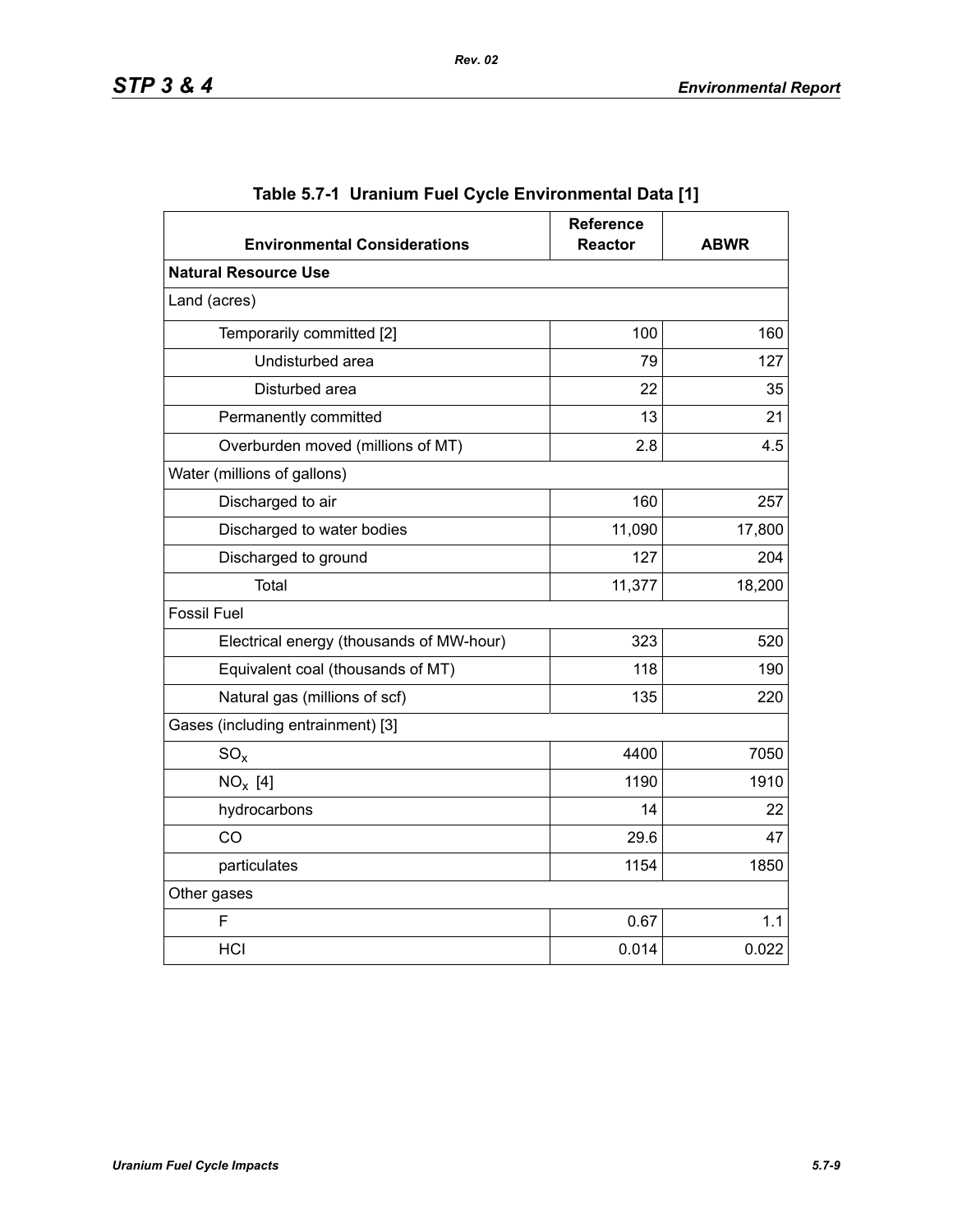| <b>Environmental Considerations</b>  | <b>Reference</b><br><b>Reactor</b> | <b>ABWR</b> |
|--------------------------------------|------------------------------------|-------------|
| Liquid                               |                                    |             |
| SO <sub>4</sub>                      | 9.9                                | 16          |
| NO <sub>3</sub>                      | 25.8                               | 41          |
| fluoride                             | 12.9                               | 21          |
| $Ca++$                               | 5.4                                | 8.7         |
| $CI-$                                | 8.5                                | 14          |
| $Na+$                                | 12.1                               | 19          |
| NH <sub>3</sub>                      | 10                                 | 16          |
| Fe                                   | 0.4                                | 0.64        |
| Tailings solutions (thousands of MT) | 240                                | 380         |
| Solids                               | 91,000                             | 146,000     |
| Effluents - Radiological (curies)    |                                    |             |
| Gases (including entrainment)        |                                    |             |
| $\overline{222}$ <sub>Rn</sub>       | [5]                                | [5]         |
| $\overline{^{226}}$ Ra               | 0.02                               | 0.032       |
| $230$ Th                             | 0.02                               | 0.032       |
| U                                    | 0.034                              | 0.055       |
| $3H$ (thousands)                     | 18.1                               | 29          |
| $\overline{^{14}C}$                  | 24                                 | 38          |
| 85Kr (thousands)                     | 400                                | 640         |
| $106$ Ru                             | 0.14                               | 0.22        |
| 129 <sub>l</sub>                     | 1.3                                | 2.1         |
| 131 <sub>1</sub>                     | 0.83                               | 1.3         |
| $\overline{99}$ Tc                   | [5]                                | $[5]$       |
| Fission products and TRU             | 0.203                              | 0.33        |